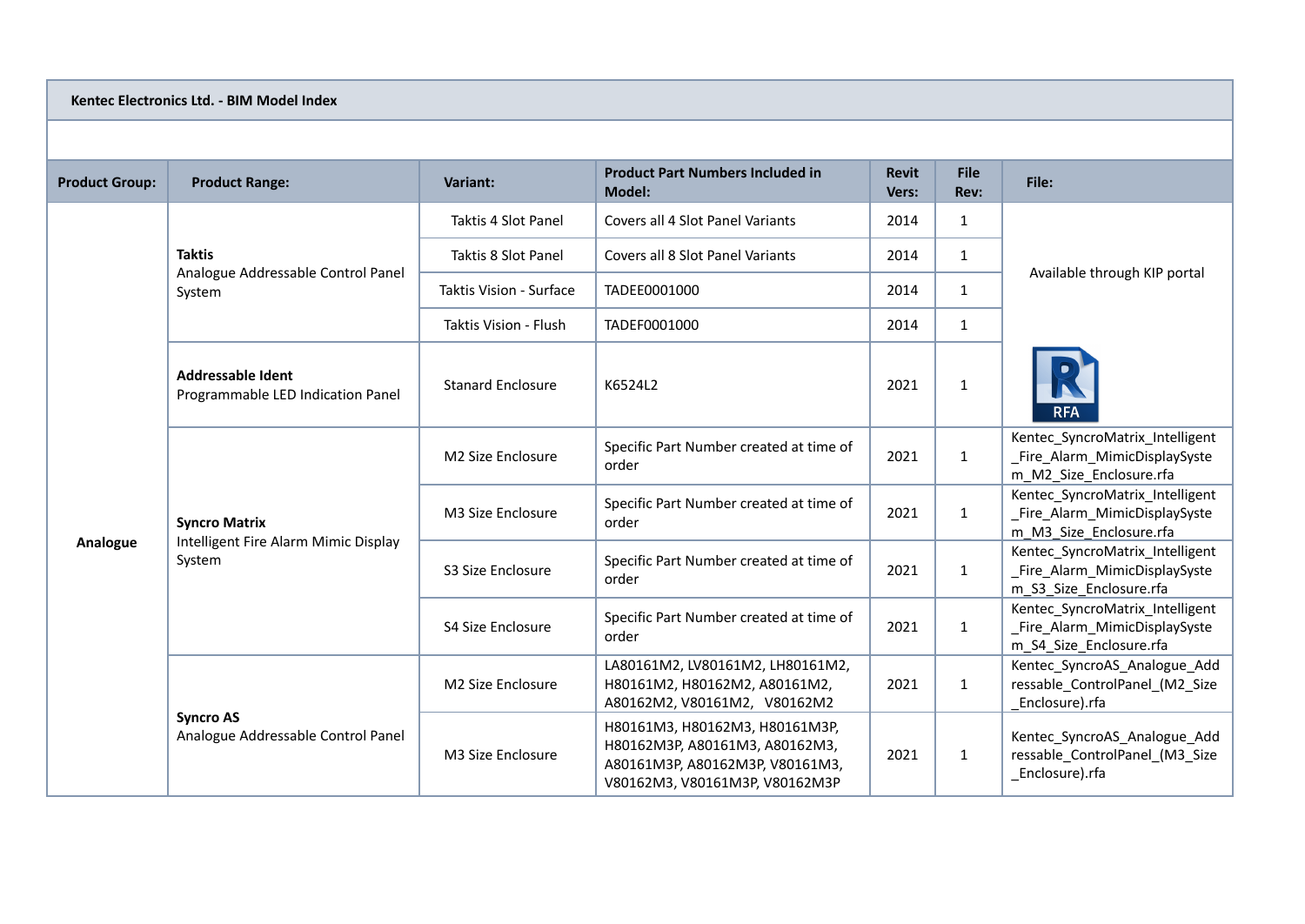|               | <b>Syncro View</b><br>Local LCD Control Panel Repeater                                        | <b>Standard Enclosure</b>                   | K67000M1, K67001M1, K67750M1,<br>K67751M1                                                                                             | 2021 | $\mathbf{1}$ | Kentec_SyncroView_Local_LCD_C<br>ontrolPanelRepeater_(Standard_<br>Enclosure).rfa            |
|---------------|-----------------------------------------------------------------------------------------------|---------------------------------------------|---------------------------------------------------------------------------------------------------------------------------------------|------|--------------|----------------------------------------------------------------------------------------------|
|               | <b>Addressable Sounder Controllers</b>                                                        | <b>Standard Enclosure</b>                   | A1725203, A1725403, A1725603,<br>V1725203, V1725403, V1725603,<br>H1725203, H1725403, H1725603                                        | 2021 | $\mathbf{1}$ | Kentec_Addressable_Sounder_C<br>ontroller_Units.rfa                                          |
| Conventional  | <b>Sigma CP</b><br><b>Conventional Fire Alarm Control</b><br>Panel                            | <b>Standard Enclosure</b>                   | K11020M2, K11040M2, K11080M2,<br>KL11020M2, KL11040M2, KL11080M2,<br>T11020M2, T11040M2, T11080M2,<br>KA11020M2, KA11040M2, KA11080M2 | 2021 | $\mathbf{1}$ | Kentec_SigmaCP_Conventional_F<br>ireAlarmControlPanel.rfa                                    |
|               | Sigma CP-A<br>AlarmSense Compatible 2-wire<br><b>Conventional Fire Alarm Control</b><br>Panel | <b>Standard Enclosure</b>                   | KA11020M2, KA11040M2, KA11080M2                                                                                                       | 2021 | $\mathbf{1}$ | Kentec_SigmaCP-A_AlarmSense_<br>Compatible_2-wire_Conventional<br>_FireAlarmControlPanel.rfa |
|               | Sigma CP-R<br><b>Conventional Fire Alarm Control</b><br>Panel Repeater                        | <b>Standard Enclosure</b>                   | E01020L2, E01040L2, E01080L2,<br>K01020M2, K01040M2, K01080M2                                                                         | 2022 | $\mathbf{1}$ | Kentec_SigmaCP-R_Conventional<br>FireAlarmControlPanelRepeater.<br>rfa                       |
|               | Sigma XT<br><b>Extinguishant Control Panel</b>                                                | <b>Standard Enclosure</b>                   | K11031M2                                                                                                                              | 2021 | $\mathbf{1}$ | Kentec_SigmaXT_ExtinguishantC<br>ontrolPanel.rfa                                             |
| Extinguishant | Sigma XT+<br>Multi-Area Extinguishant Control<br>Panel                                        | Sigma XT+ Extinguishant<br>Coincidence Unit | K21001M2                                                                                                                              | 2021 | $\mathbf{1}$ | Kentec_SigmaXT+_Extinguishant<br>CoincidenceUnit.rfa                                         |
|               |                                                                                               | M3 Size Enclosure                           | K21021M3, K21041M3, K21042M3,<br>K21081M3, K21082M3                                                                                   | 2021 | $\mathbf{1}$ | Kentec_SigmaXT+_Multi_Area_E<br>xtinguishantControlPanel_(M3_Si<br>ze_Enclosure).rfa         |
|               |                                                                                               | M4 Size Enclosure                           | K21083M4, K21084M4                                                                                                                    | 2021 | $\mathbf{1}$ | Kentec_SigmaXT+_Multi_Area_E<br>xtinguishantControlPanel_(M4_Si<br>ze_Enclosure).rfa         |
|               | Syncro XT+<br>Analogue Addressable<br>Multi-Area Extinguishant Control<br>Panel               | M3 Size Enclosure                           | A31161M3, A32161M3, A31162M3,<br>A32162M3, H31161M3, H32161M3,<br>H31162M3, H32162M3                                                  | 2021 | $\mathbf{1}$ | Kentec_SyncroXT+_Multi_Area_E<br>xtinguishantControlPanel_(M3_Si<br>ze_Enclosure).rfa        |
|               |                                                                                               | M4 Size Enclosure                           | A31163M4, A32163M4, A31164M4,<br>A32164M4, H31163M4, H32163M4,<br>H31164M4, H32164M4                                                  | 2021 | $\mathbf{1}$ | Kentec_SyncroXT+_Multi_Area_E<br>xtinguishantControlPanel (M4 Si<br>ze_Enclosure).rfa        |
|               | Sigma Si<br>Extinguishant Status Indicator Unit                                               | <b>Standard Enclosure</b>                   | K911000M8, K911010M8, K911100M8,<br>K911110M8, K911113M8                                                                              | 2021 | $\mathbf{1}$ | Kentec_SigmaSi_ExtinguishantSta<br>tusIndicatorUnit.rfa                                      |
|               | Sigma Si Weatherproof<br>Extinguishant Status Indicator Unit                                  | <b>Standard Enclosure</b>                   | W911000W8, W911100W8,<br>W911110W8, W911113W8                                                                                         | 2021 | $\mathbf{1}$ | Kentec_SigmaSi_Weatherproof_E<br>xtinguishantStatusIndicatorUnit.r<br>fa                     |